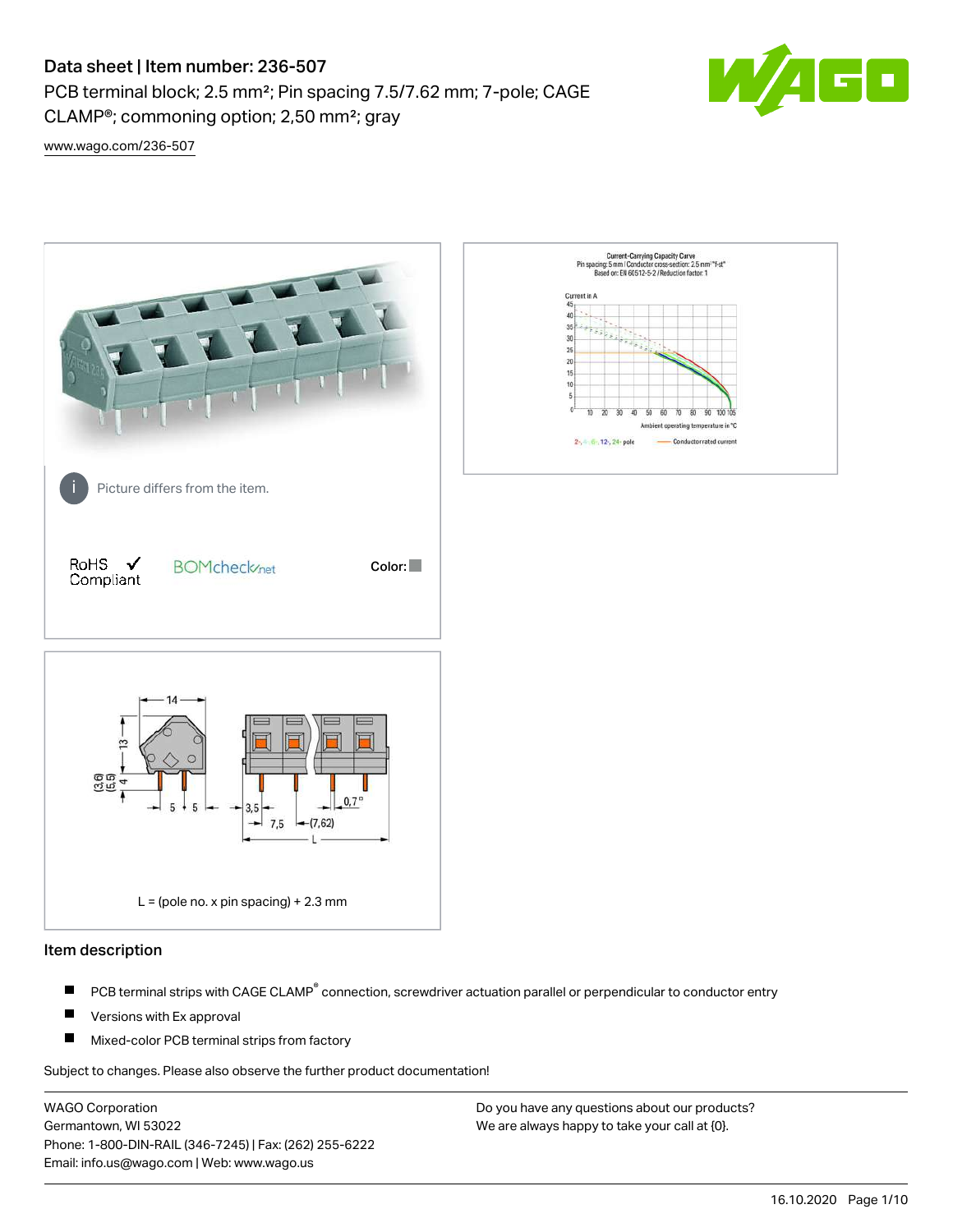

- $\blacksquare$ Operating tools for factory wiring
- $\blacksquare$ 45° conductor entry angle permits a wide range of applications and wiring options
- $\blacksquare$ Set to metric or inch pin spacing by compressing PCB terminal strips or pulling them apart

# Data

# Electrical data

#### Ratings per IEC/EN 60664-1

| Ratings per                 | IEC/EN 60664-1                                                        |
|-----------------------------|-----------------------------------------------------------------------|
| Rated voltage (III / 3)     | 400 V                                                                 |
| Rated surge voltage (III/3) | 6 <sub>kV</sub>                                                       |
| Rated voltage (III/2)       | 630 V                                                                 |
| Rated surge voltage (III/2) | 6 <sub>k</sub> V                                                      |
| Nominal voltage (II/2)      | 1000V                                                                 |
| Rated surge voltage (II/2)  | 6 kV                                                                  |
| Rated current               | 24 A                                                                  |
| Legend (ratings)            | $(III / 2)$ $\triangle$ Overvoltage category III / Pollution degree 2 |

## Ratings per UL 1059

| Approvals per                  | UL 1059 |
|--------------------------------|---------|
| Rated voltage UL (Use Group B) | 300 V   |
| Rated current UL (Use Group B) | 15 A    |
| Rated voltage UL (Use Group D) | 300 V   |
| Rated current UL (Use Group D) | 10 A    |

#### Ratings per CSA

| Approvals per                   | CSA   |
|---------------------------------|-------|
| Rated voltage CSA (Use Group B) | 300 V |
| Rated current CSA (Use Group B) | 15 A  |
| Rated voltage CSA (Use Group D) | 300 V |
| Rated current CSA (Use Group D) | 10 A  |

## Connection data

| Connection technology | CAGE CLAMP                              |
|-----------------------|-----------------------------------------|
| Actuation type        | Operating tool                          |
| Solid conductor       | $0.08$ 2.5 mm <sup>2</sup> / 28  12 AWG |

Subject to changes. Please also observe the further product documentation!

| <b>WAGO Corporation</b>                                | Do you have any questions about our products? |
|--------------------------------------------------------|-----------------------------------------------|
| Germantown, WI 53022                                   | We are always happy to take your call at {0}. |
| Phone: 1-800-DIN-RAIL (346-7245)   Fax: (262) 255-6222 |                                               |
| Email: info.us@wago.com   Web: www.wago.us             |                                               |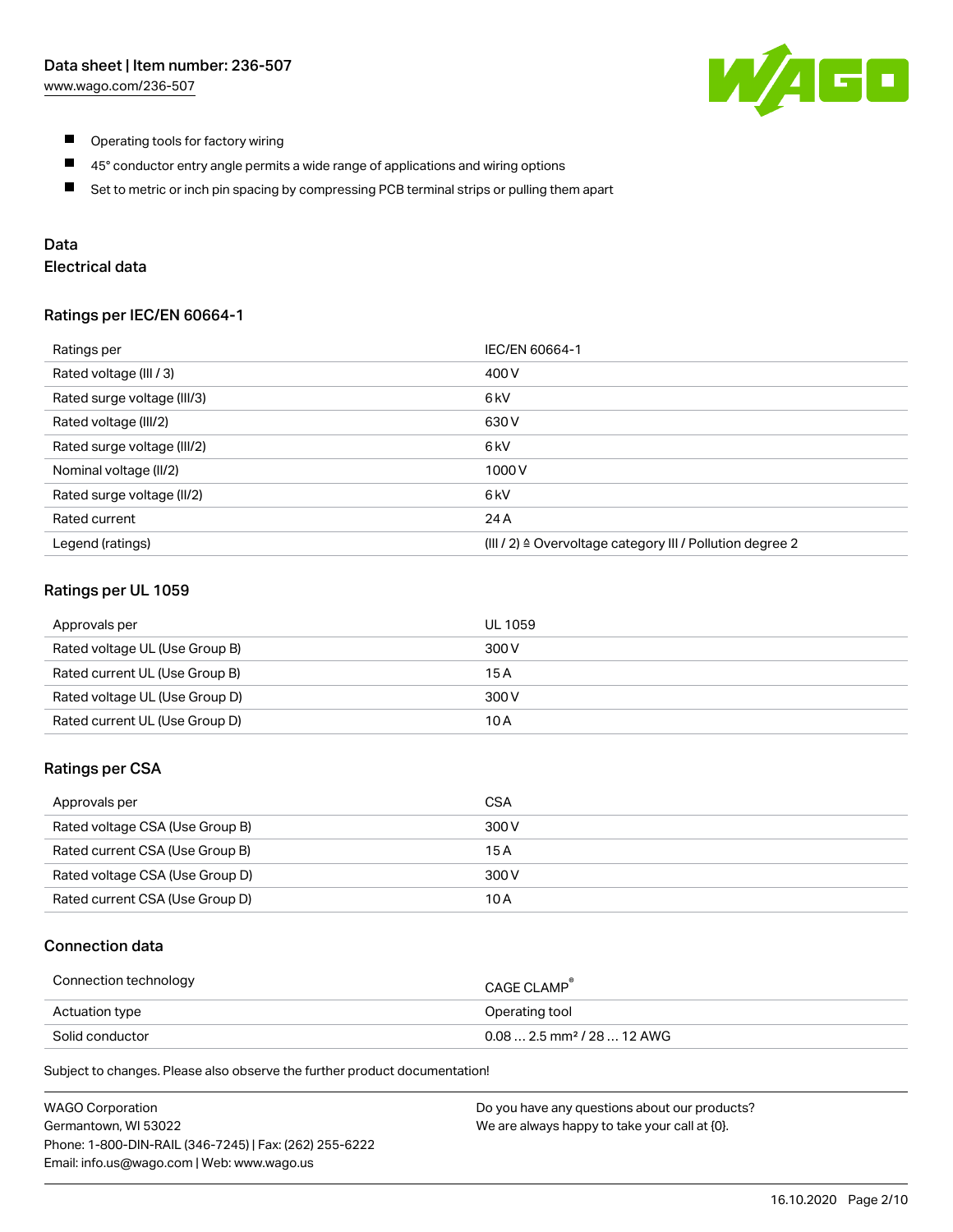[www.wago.com/236-507](http://www.wago.com/236-507)



| Fine-stranded conductor                           | $0.082.5$ mm <sup>2</sup> / 28  12 AWG |
|---------------------------------------------------|----------------------------------------|
| Fine-stranded conductor: with insulated ferrule   | $0.251.5$ mm <sup>2</sup>              |
| Fine-stranded conductor; with uninsulated ferrule | $0.251.5$ mm <sup>2</sup>              |
| Strip length                                      | $56$ mm $/ 0.20.24$ inch               |
| Conductor connection direction to PCB             | 45°                                    |
| Pole No.                                          | 7                                      |
| Total number of connection points                 |                                        |
| Total number of potentials                        |                                        |
| Number of connection types                        |                                        |
| Number of levels                                  |                                        |
| Note (conductor cross-section)                    | 12 AWG: THHN, THWN                     |

# Physical data

| Pin spacing                          | 7.5/7.62 mm / 0.295/0.3 inch |
|--------------------------------------|------------------------------|
| Width                                | 54.8 mm / 2.157 inch         |
| Height                               | 17 mm / 0.669 inch           |
| Height from the surface              | 13 mm / 0.512 inch           |
| Depth                                | 14 mm / 0.551 inch           |
| Solder pin length                    | 4 mm                         |
| Solder pin dimensions                | $0.7 \times 0.7$ mm          |
| Drilled hole diameter with tolerance | $1.1$ <sup>(+0.1)</sup> mm   |

# PCB contact

| PCB contact                         | тнт                                      |
|-------------------------------------|------------------------------------------|
| Solder pin arrangement              | over the entire terminal strip (in-line) |
| Number of solder pins per potential |                                          |

# Material Data

| Color                       | gray                                  |
|-----------------------------|---------------------------------------|
| Material group              |                                       |
| Insulation material         | Polyamide (PA66)                      |
| Flammability class per UL94 | V <sub>0</sub>                        |
| Clamping spring material    | Chrome nickel spring steel (CrNi)     |
| Contact material            | Electrolytic copper $(E_{\text{CL}})$ |
| Contact plating             | tin-plated                            |
| Fire load                   | 0.137 MJ                              |

Subject to changes. Please also observe the further product documentation!

| <b>WAGO Corporation</b>                                | Do you have any questions about our products? |
|--------------------------------------------------------|-----------------------------------------------|
| Germantown, WI 53022                                   | We are always happy to take your call at {0}. |
| Phone: 1-800-DIN-RAIL (346-7245)   Fax: (262) 255-6222 |                                               |
| Email: info.us@wago.com   Web: www.wago.us             |                                               |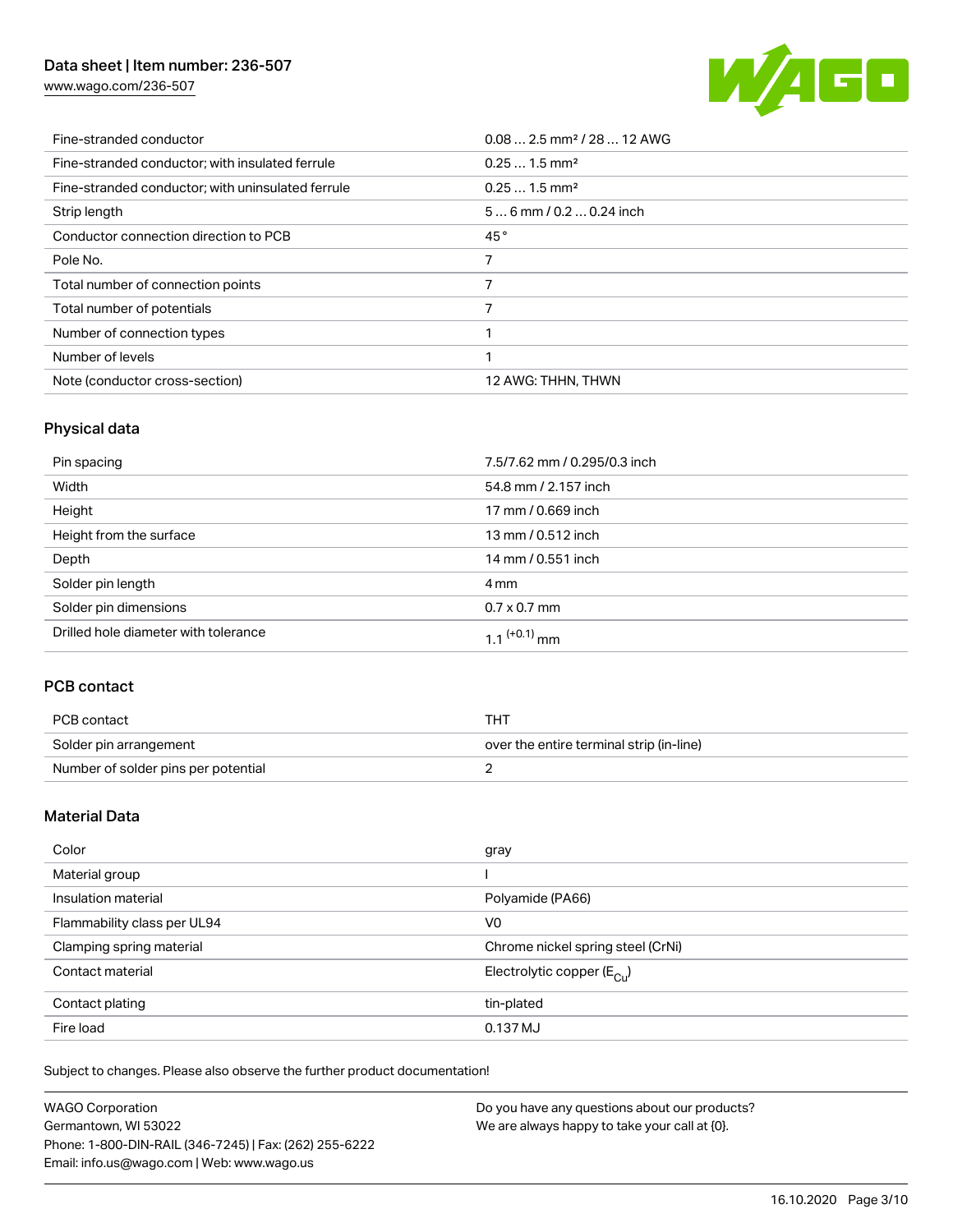[www.wago.com/236-507](http://www.wago.com/236-507)



| Weight                            | 7.8 <sub>g</sub> |
|-----------------------------------|------------------|
| <b>Environmental Requirements</b> |                  |
| Limit temperature range           | $-60+105 °C$     |
| <b>Commercial data</b>            |                  |

| Product Group         | 4 (Printed Circuit) |
|-----------------------|---------------------|
| Packaging type        | <b>BOX</b>          |
| Country of origin     | CН                  |
| <b>GTIN</b>           | 4044918772549       |
| Customs tariff number | 85369010000         |

### Approvals / Certificates

#### Country specific Approvals

|              |                                        |                           | Certificate |
|--------------|----------------------------------------|---------------------------|-------------|
| Logo         | Approval                               | Additional Approval Text  | name        |
| $\mathbb{R}$ | <b>CSA</b><br>DEKRA Certification B.V. | C <sub>22.2</sub> No. 158 | 1673957     |

#### Ship Approvals

| Logo                     | Approval                  | <b>Additional Approval Text</b> | Certificate<br>name |
|--------------------------|---------------------------|---------------------------------|---------------------|
| 9                        | BV<br>Bureau Veritas S.A. | IEC 60998                       | 11915/D0<br>BV      |
| <b>BUREAU</b><br>VERITAS |                           |                                 |                     |

# **Counterpart**

# Compatible products

#### check

Item no.: 231-125 Testing plug module with contact stud; Pin spacing 7.62 mm / 0.3 in; 2,50 mm²; orange [www.wago.com/231-125](http://www.wago.com/231-125)

Subject to changes. Please also observe the further product documentation!

WAGO Corporation Germantown, WI 53022 Phone: 1-800-DIN-RAIL (346-7245) | Fax: (262) 255-6222 Email: info.us@wago.com | Web: www.wago.us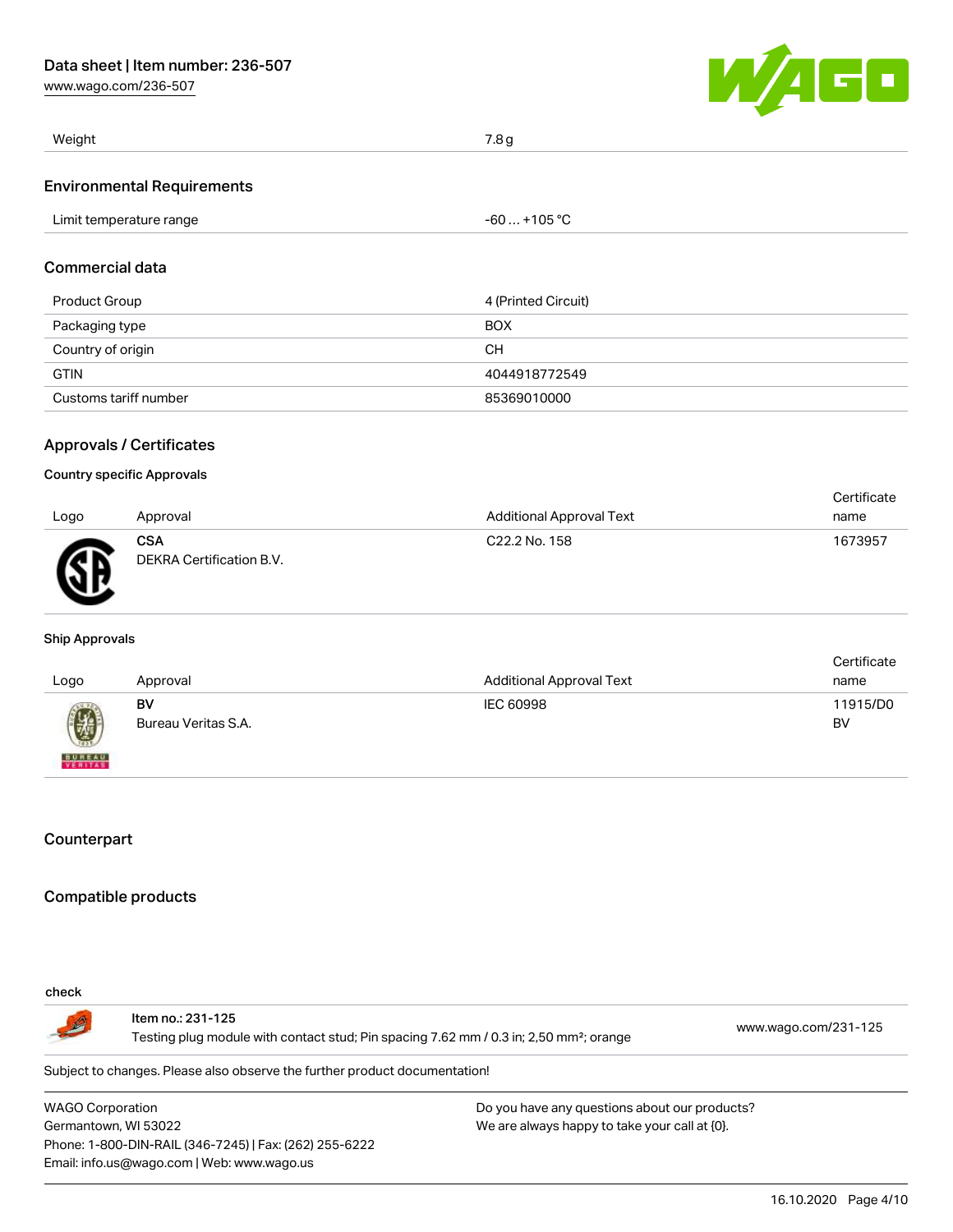[www.wago.com/236-507](http://www.wago.com/236-507)



|                            | Item no.: 231-161<br>Testing plug module with contact stud; for 236 Series; Pin spacing 7.5 mm / 0.295 in; gray                                                                    | www.wago.com/231-161             |
|----------------------------|------------------------------------------------------------------------------------------------------------------------------------------------------------------------------------|----------------------------------|
| tools                      |                                                                                                                                                                                    |                                  |
|                            | Item no.: 210-657<br>Operating tool; Blade: 3.5 x 0.5 mm; with a partially insulated shaft; short; multicoloured                                                                   | www.wago.com/210-657             |
|                            | Item no.: 210-658<br>Operating tool; Blade: 3.5 x 0.5 mm; with a partially insulated shaft; angled; short; multicoloured                                                           | www.wago.com/210-658             |
|                            | Item no.: 210-720<br>Operating tool; Blade: 3.5 x 0.5 mm; with a partially insulated shaft; multicoloured                                                                          | www.wago.com/210-720             |
|                            | Item no.: 236-332<br>Operating tool; natural                                                                                                                                       | www.wago.com/236-332             |
|                            | Item no.: 236-335<br>Operating tool; gray                                                                                                                                          | www.wago.com/236-335             |
| <b>Marking accessories</b> |                                                                                                                                                                                    |                                  |
|                            | Item no.: 210-332/750-020<br>Marking strips; as a DIN A4 sheet; MARKED; 1-20 (80x); Height of marker strip: 3 mm; Strip length 182<br>mm; Horizontal marking; Self-adhesive; white | www.wago.com/210-332<br>/750-020 |
|                            | Item no.: 210-332/762-020<br>Marking strips; as a DIN A4 sheet; MARKED; 1-20 (80x); Height of marker strip: 3 mm; Strip length 182<br>mm; Horizontal marking; Self-adhesive; white | www.wago.com/210-332<br>/762-020 |
| ferrule                    |                                                                                                                                                                                    |                                  |
|                            | Item no.: 216-101<br>Ferrule; Sleeve for 0.5 mm <sup>2</sup> / AWG 22; uninsulated; electro-tin plated; silver-colored                                                             | www.wago.com/216-101             |
|                            | Item no.: 216-102<br>Ferrule; Sleeve for 0.75 mm <sup>2</sup> / AWG 20; uninsulated; electro-tin plated; silver-colored                                                            | www.wago.com/216-102             |
|                            | Item no.: 216-103<br>Ferrule; Sleeve for 1 mm <sup>2</sup> / AWG 18; uninsulated; electro-tin plated                                                                               | www.wago.com/216-103             |
|                            | Item no.: 216-104<br>Ferrule; Sleeve for 1.5 mm <sup>2</sup> / AWG 16; uninsulated; electro-tin plated; silver-colored                                                             | www.wago.com/216-104             |
|                            | Item no.: 216-121<br>Ferrule; Sleeve for 0.5 mm <sup>2</sup> / AWG 22; uninsulated; electro-tin plated; silver-colored                                                             | www.wago.com/216-121             |
|                            | Item no.: 216-122<br>Ferrule; Sleeve for 0.75 mm <sup>2</sup> / AWG 20; uninsulated; electro-tin plated; silver-colored                                                            | www.wago.com/216-122             |
|                            | Item no.: 216-123<br>Ferrule; Sleeve for 1 mm <sup>2</sup> / AWG 18; uninsulated; electro-tin plated; silver-colored                                                               | www.wago.com/216-123             |
|                            | Item no.: 216-124<br>Ferrule; Sleeve for 1.5 mm <sup>2</sup> / AWG 16; uninsulated; electro-tin plated                                                                             | www.wago.com/216-124             |

Subject to changes. Please also observe the further product documentation!

WAGO Corporation Germantown, WI 53022 Phone: 1-800-DIN-RAIL (346-7245) | Fax: (262) 255-6222 Email: info.us@wago.com | Web: www.wago.us Do you have any questions about our products? We are always happy to take your call at {0}.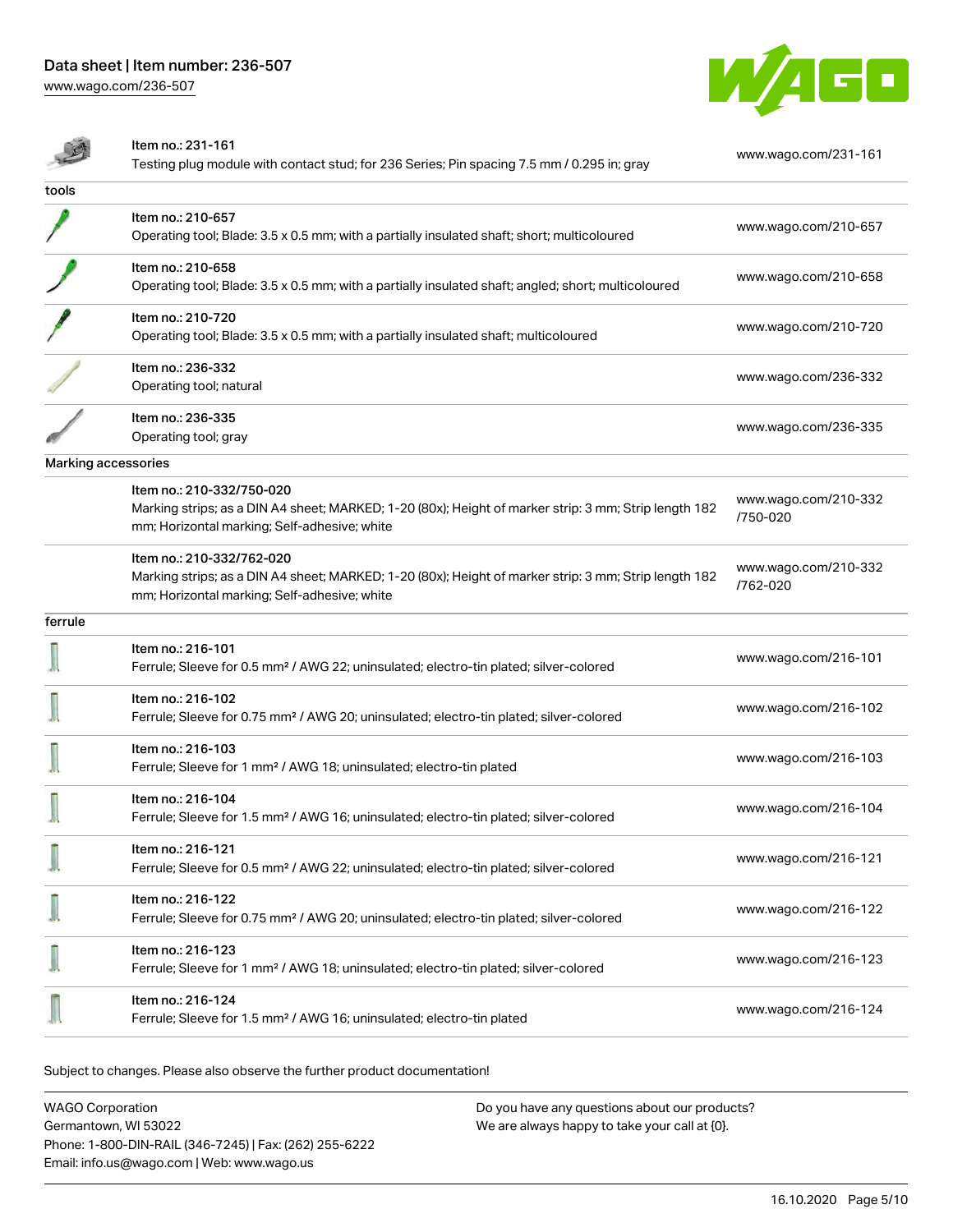[www.wago.com/236-507](http://www.wago.com/236-507)



| Item no.: 216-131<br>Ferrule; Sleeve for 0.25 mm <sup>2</sup> / AWG 24; uninsulated; electro-tin plated; silver-colored                                                                           | www.wago.com/216-131 |
|---------------------------------------------------------------------------------------------------------------------------------------------------------------------------------------------------|----------------------|
| Item no.: 216-132<br>Ferrule; Sleeve for 0.34 mm <sup>2</sup> / AWG 24; uninsulated; electro-tin plated                                                                                           | www.wago.com/216-132 |
| Item no.: 216-141<br>Ferrule; Sleeve for 0.5 mm <sup>2</sup> / 20 AWG; uninsulated; electro-tin plated; electrolytic copper; gastight<br>crimped; acc. to DIN 46228, Part 1/08.92                 | www.wago.com/216-141 |
| Item no.: 216-142<br>Ferrule; Sleeve for 0.75 mm <sup>2</sup> / 18 AWG; uninsulated; electro-tin plated; electrolytic copper; gastight<br>crimped; acc. to DIN 46228, Part 1/08.92                | www.wago.com/216-142 |
| Item no.: 216-143<br>Ferrule; Sleeve for 1 mm <sup>2</sup> / AWG 18; uninsulated; electro-tin plated; electrolytic copper; gastight<br>crimped; acc. to DIN 46228, Part 1/08.92                   | www.wago.com/216-143 |
| Item no.: 216-144<br>Ferrule; Sleeve for 1.5 mm <sup>2</sup> / AWG 16; uninsulated; electro-tin plated; electrolytic copper; gastight<br>crimped; acc. to DIN 46228, Part 1/08.92; silver-colored | www.wago.com/216-144 |
| Item no.: 216-151<br>Ferrule; Sleeve for 0.25 mm <sup>2</sup> / AWG 24; uninsulated; electro-tin plated                                                                                           | www.wago.com/216-151 |
| Item no.: 216-152<br>Ferrule; Sleeve for 0.34 mm <sup>2</sup> / AWG 24; uninsulated; electro-tin plated                                                                                           | www.wago.com/216-152 |
| Item no.: 216-201<br>Ferrule; Sleeve for 0.5 mm <sup>2</sup> / 20 AWG; insulated; electro-tin plated; white                                                                                       | www.wago.com/216-201 |
| Item no.: 216-202<br>Ferrule; Sleeve for 0.75 mm <sup>2</sup> / 18 AWG; insulated; electro-tin plated; gray                                                                                       | www.wago.com/216-202 |
| Item no.: 216-203<br>Ferrule; Sleeve for 1 mm <sup>2</sup> / AWG 18; insulated; electro-tin plated; red                                                                                           | www.wago.com/216-203 |
| Item no.: 216-204<br>Ferrule; Sleeve for 1.5 mm <sup>2</sup> / AWG 16; insulated; electro-tin plated; black                                                                                       | www.wago.com/216-204 |
| Item no.: 216-221<br>Ferrule; Sleeve for 0.5 mm <sup>2</sup> / 20 AWG; insulated; electro-tin plated; white                                                                                       | www.wago.com/216-221 |
| ltem no.: 216-222<br>Ferrule; Sleeve for 0.75 mm <sup>2</sup> / 18 AWG; insulated; electro-tin plated; gray                                                                                       | www.wago.com/216-222 |
| Item no.: 216-223<br>Ferrule; Sleeve for 1 mm <sup>2</sup> / AWG 18; insulated; electro-tin plated; red                                                                                           | www.wago.com/216-223 |
| Item no.: 216-224<br>Ferrule; Sleeve for 1.5 mm <sup>2</sup> / AWG 16; insulated; electro-tin plated; black                                                                                       | www.wago.com/216-224 |
| Item no.: 216-241<br>Ferrule; Sleeve for 0.5 mm <sup>2</sup> / 20 AWG; insulated; electro-tin plated; electrolytic copper; gastight<br>crimped; acc. to DIN 46228, Part 4/09.90; white            | www.wago.com/216-241 |
| $Homno (916-919)$                                                                                                                                                                                 |                      |

Item no.: 216-242

Subject to changes. Please also observe the further product documentation!

WAGO Corporation Germantown, WI 53022 Phone: 1-800-DIN-RAIL (346-7245) | Fax: (262) 255-6222 Email: info.us@wago.com | Web: www.wago.us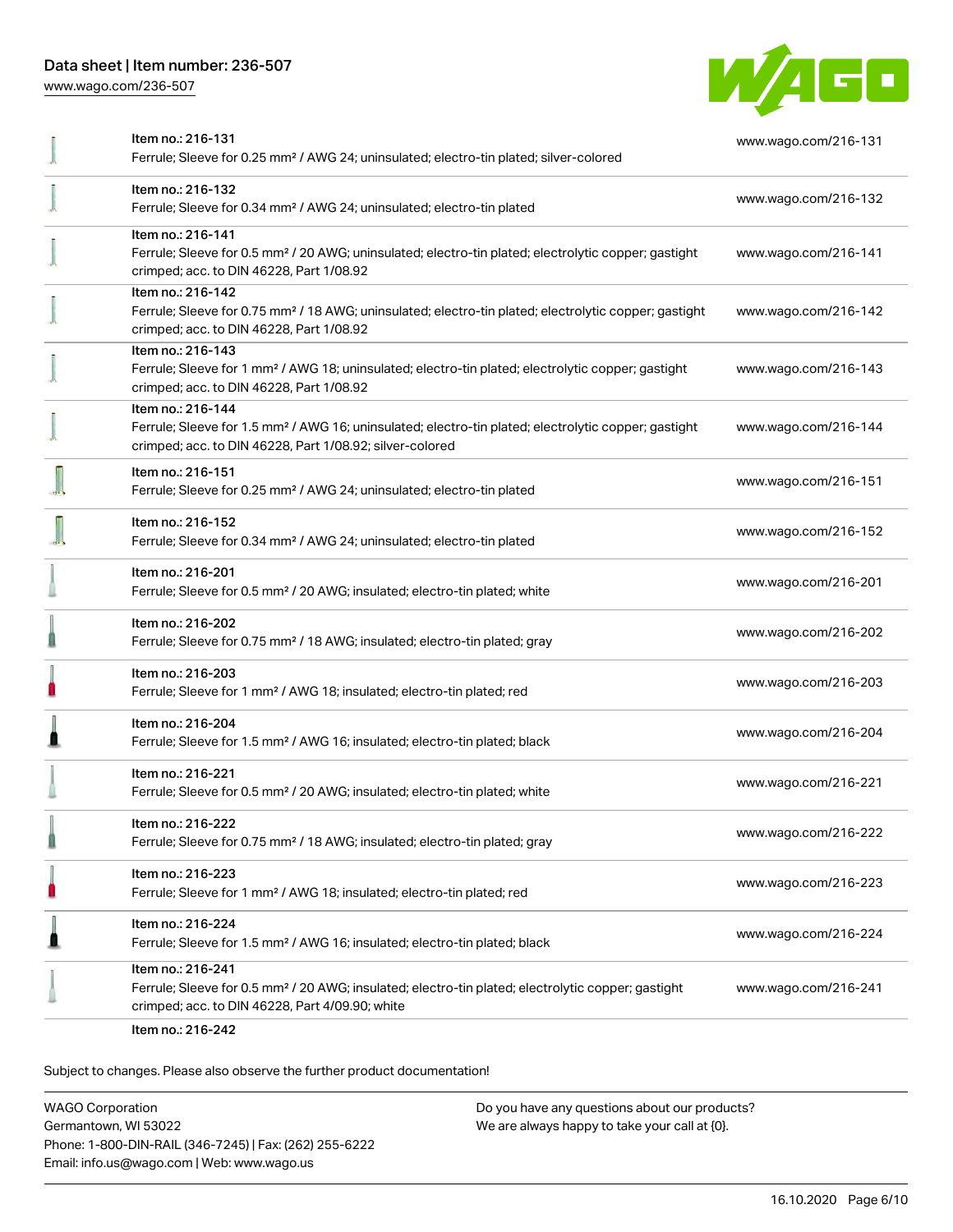Data sheet | Item number: 236-507 [www.wago.com/236-507](http://www.wago.com/236-507)



| Ferrule; Sleeve for 0.75 mm <sup>2</sup> / 18 AWG; insulated; electro-tin plated; electrolytic copper; gastight<br>crimped; acc. to DIN 46228, Part 4/09.90; gray                                       | www.wago.com/216-242 |
|---------------------------------------------------------------------------------------------------------------------------------------------------------------------------------------------------------|----------------------|
| Item no.: 216-243<br>Ferrule; Sleeve for 1 mm <sup>2</sup> / AWG 18; insulated; electro-tin plated; electrolytic copper; gastight crimped; www.wago.com/216-243<br>acc. to DIN 46228, Part 4/09.90; red |                      |
| Item no.: 216-244<br>Ferrule; Sleeve for 1.5 mm <sup>2</sup> / AWG 16; insulated; electro-tin plated; electrolytic copper; gastight<br>crimped; acc. to DIN 46228, Part 4/09.90; black                  | www.wago.com/216-244 |
| Item no.: 216-262<br>Ferrule; Sleeve for 0.75 mm <sup>2</sup> / 18 AWG; insulated; electro-tin plated; electrolytic copper; gastight<br>crimped; acc. to DIN 46228, Part 4/09.90; gray                  | www.wago.com/216-262 |
| Item no.: 216-263<br>Ferrule; Sleeve for 1 mm <sup>2</sup> / AWG 18; insulated; electro-tin plated; electrolytic copper; gastight crimped; www.wago.com/216-263<br>acc. to DIN 46228, Part 4/09.90; red |                      |
| Item no.: 216-264<br>Ferrule; Sleeve for 1.5 mm <sup>2</sup> / AWG 16; insulated; electro-tin plated; electrolytic copper; gastight<br>crimped; acc. to DIN 46228, Part 4/09.90; black                  | www.wago.com/216-264 |
| Item no.: 216-284<br>Ferrule; Sleeve for 1.5 mm <sup>2</sup> / AWG 16; insulated; electro-tin plated; electrolytic copper; gastight<br>crimped; acc. to DIN 46228, Part 4/09.90; black                  | www.wago.com/216-284 |
| Item no.: 216-301<br>Ferrule; Sleeve for 0.25 mm <sup>2</sup> / AWG 24; insulated; electro-tin plated; yellow                                                                                           | www.wago.com/216-301 |
| Item no.: 216-302<br>Ferrule; Sleeve for 0.34 mm <sup>2</sup> / 22 AWG; insulated; electro-tin plated; green                                                                                            | www.wago.com/216-302 |
| Item no.: 216-321<br>Ferrule; Sleeve for 0.25 mm <sup>2</sup> / AWG 24; insulated; electro-tin plated; yellow                                                                                           | www.wago.com/216-321 |
| Item no.: 216-322<br>Ferrule; Sleeve for 0.34 mm <sup>2</sup> / 22 AWG; insulated; electro-tin plated; green                                                                                            | www.wago.com/216-322 |

# Downloads Documentation

| <b>Additional Information</b> |             |               |          |
|-------------------------------|-------------|---------------|----------|
| Technical explanations        | Apr 3, 2019 | pdf<br>3.6 MB | Download |
|                               |             |               |          |
| <b>CAD files</b>              |             |               |          |
| CAD data                      |             |               |          |
| 2D/3D Models 236-507          |             | <b>URL</b>    | Download |
|                               |             |               |          |

#### PCB Design

Subject to changes. Please also observe the further product documentation!

WAGO Corporation Germantown, WI 53022 Phone: 1-800-DIN-RAIL (346-7245) | Fax: (262) 255-6222 Email: info.us@wago.com | Web: www.wago.us Do you have any questions about our products? We are always happy to take your call at {0}.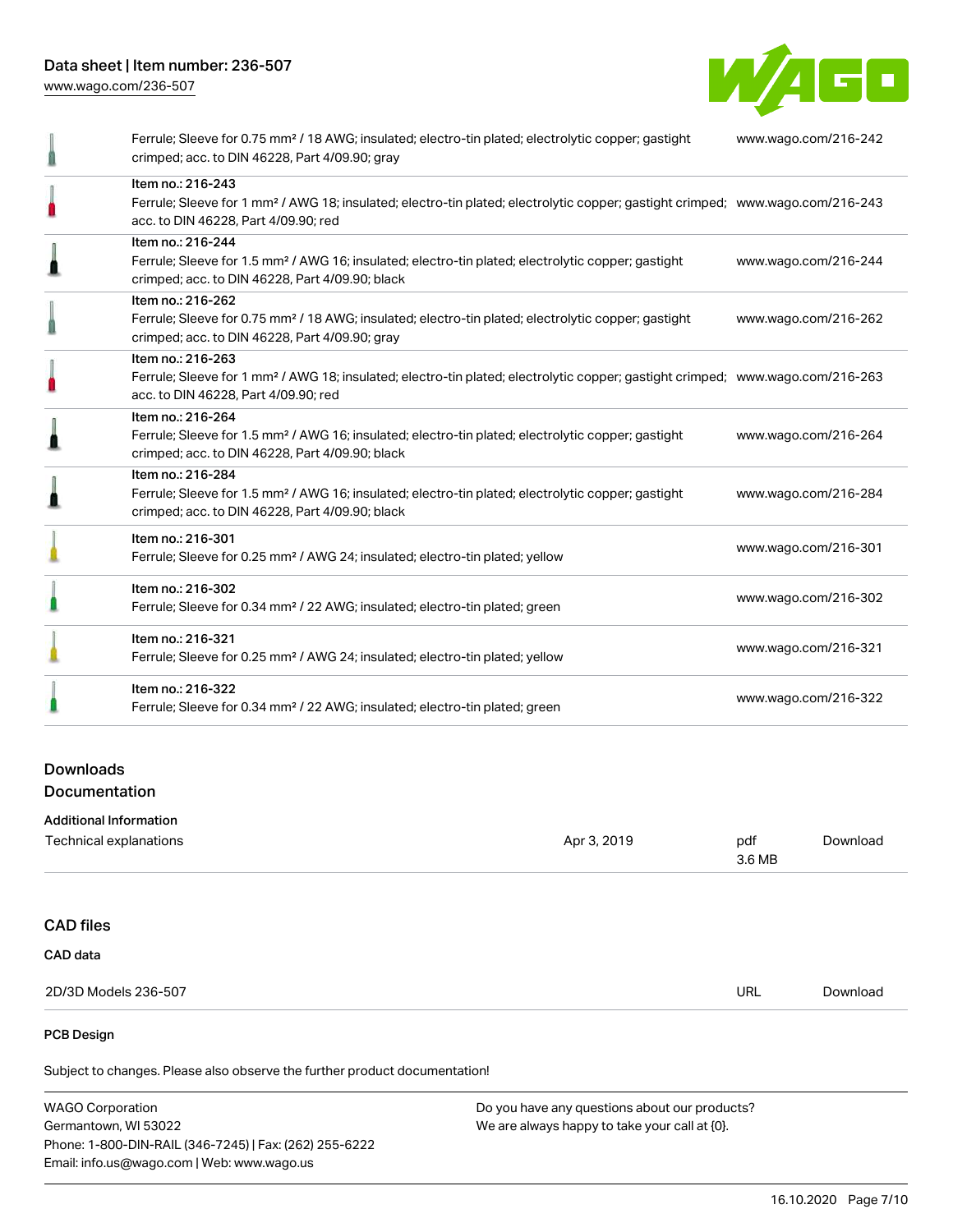

URL [Download](https://www.wago.com/us/d/UltraLibrarian_URLS_236-507)

#### Symbol and Footprint 236-507

CAx data for your PCB design, consisting of "schematic symbols and PCB footprints", allow easy integration of the WAGO component into your development environment.

#### Supported formats:

- $\blacksquare$ Accel EDA 14 & 15
- $\blacksquare$ Altium 6 to current version
- $\blacksquare$ Cadence Allegro
- $\blacksquare$ **DesignSpark**
- $\blacksquare$ Eagle Libraries
- $\blacksquare$ KiCad
- $\blacksquare$ Mentor Graphics BoardStation
- $\blacksquare$ Mentor Graphics Design Architect
- $\blacksquare$ Mentor Graphics Design Expedition 99 and 2000
- $\blacksquare$ OrCAD 9.X PCB and Capture
- $\blacksquare$ PADS PowerPCB 3, 3.5, 4.X, and 5.X
- $\blacksquare$ PADS PowerPCB and PowerLogic 3.0
- $\blacksquare$ PCAD 2000, 2001, 2002, 2004, and 2006
- $\blacksquare$ Pulsonix 8.5 or newer
- $\blacksquare$ STL
- $\blacksquare$ 3D STEP
- $\blacksquare$ TARGET 3001!
- $\blacksquare$ View Logic ViewDraw
- П Quadcept
- $\blacksquare$ Zuken CadStar 3 and 4
- $\blacksquare$ Zuken CR-5000 and CR-8000

PCB Component Libraries (EDA), PCB CAD Library Ultra Librarian

#### CAE data

| ZUKEN Portal 236-507 | url | Download |
|----------------------|-----|----------|
|                      |     |          |

#### Installation Notes

#### Conductor termination

Subject to changes. Please also observe the further product documentation!

WAGO Corporation Germantown, WI 53022 Phone: 1-800-DIN-RAIL (346-7245) | Fax: (262) 255-6222 Email: info.us@wago.com | Web: www.wago.us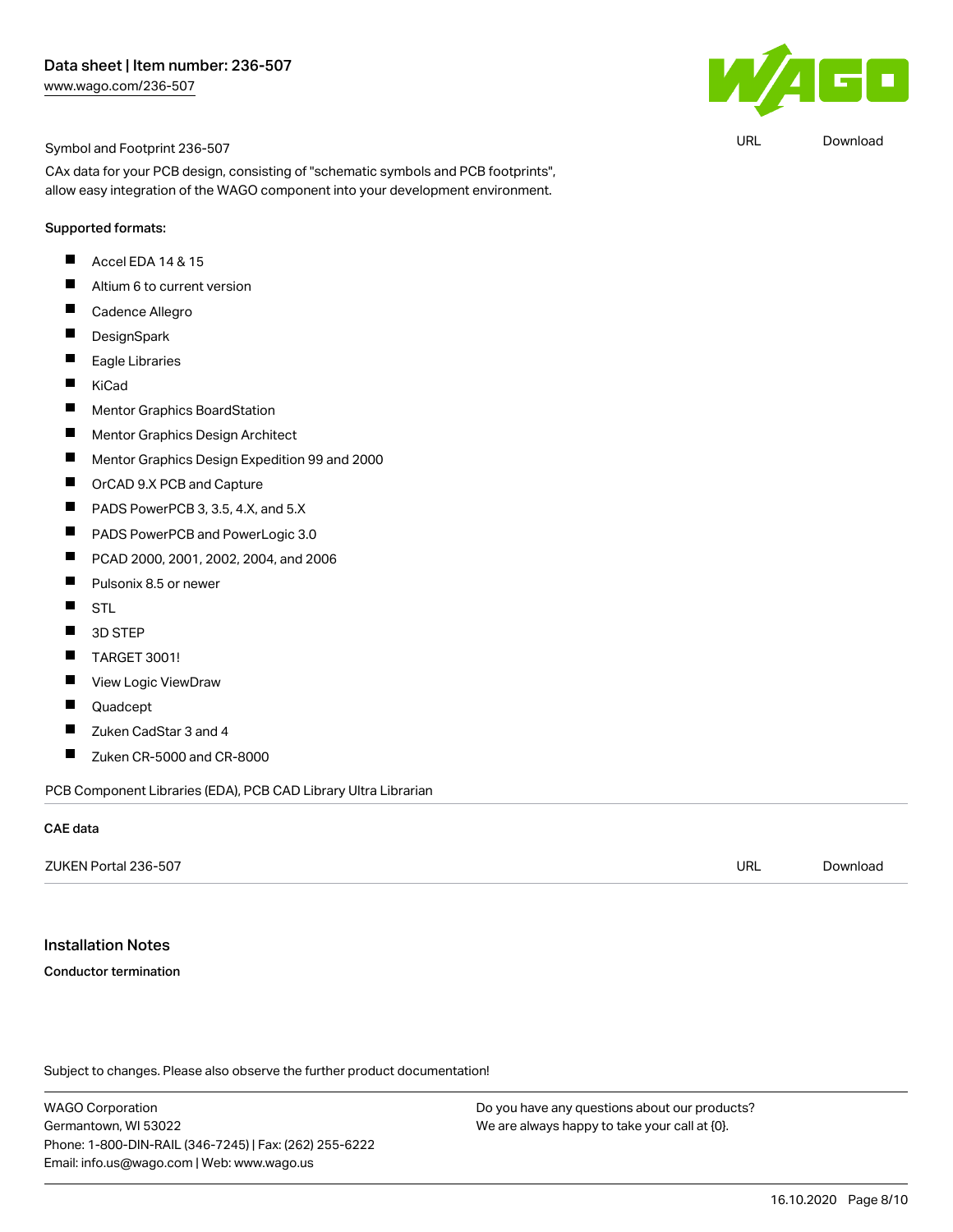## Data sheet | Item number: 236-507 [www.wago.com/236-507](http://www.wago.com/236-507)





Inserting a conductor via 3.5 mm screwdriver.



screwdriver.

Inserting a conductor via 3.5 mm Inserting a conductor via operating tool.

Screwdriver actuation parallel to conductor entry.

Screwdriver actuation perpendicular to conductor entry.



Compared to standard screwdrivers, these operating tools are far more convenient for wiring PCB terminal strips at factory.

Installation

Subject to changes. Please also observe the further product documentation!

WAGO Corporation Germantown, WI 53022 Phone: 1-800-DIN-RAIL (346-7245) | Fax: (262) 255-6222 Email: info.us@wago.com | Web: www.wago.us